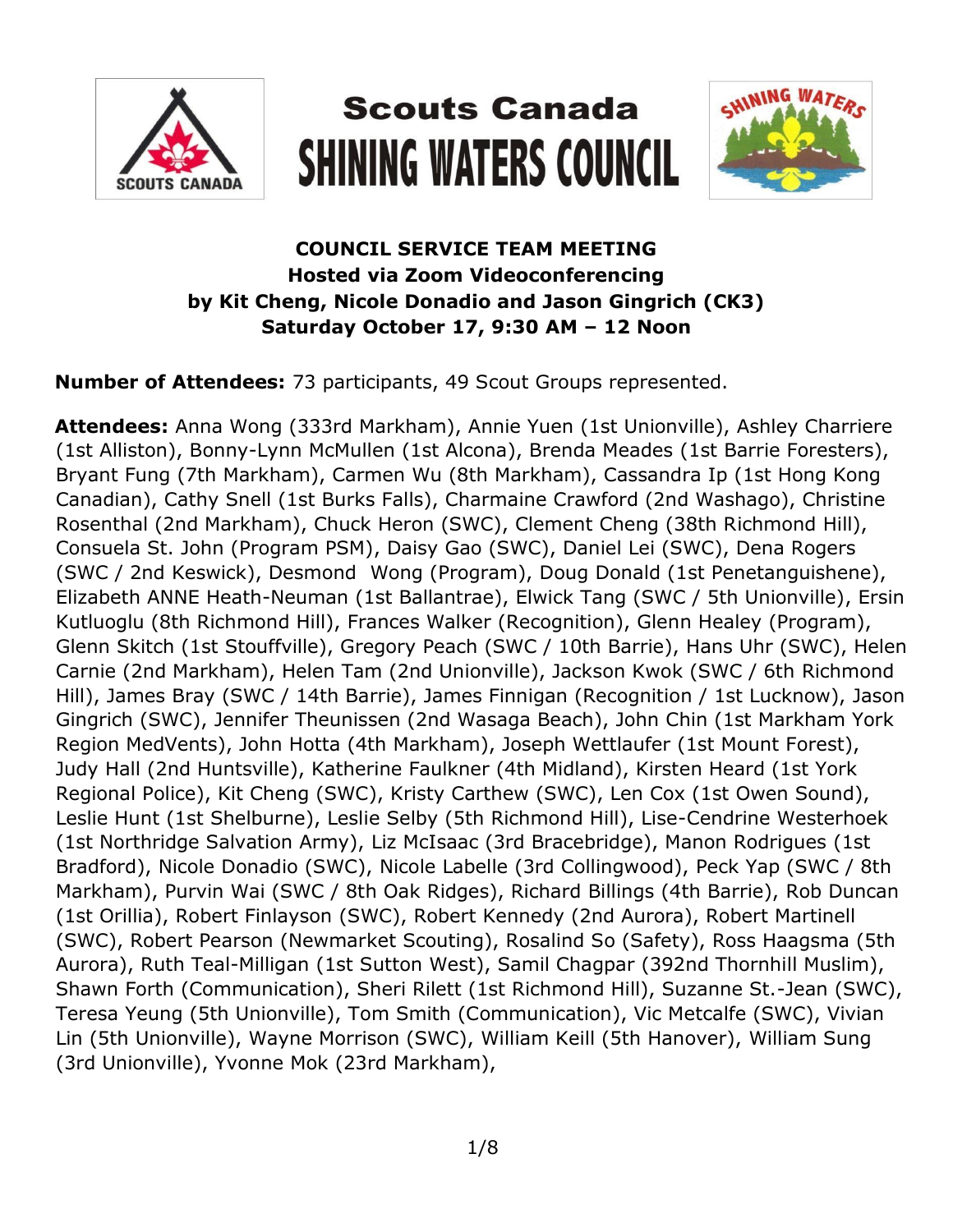**Absent:** 100th Markham, 10th Richmond Hill, 1192nd Markham, 133rd Milliken, 1st Bracebridge, 1st Chesley, 1st Coldwater, 1st Creemore, 1st Elmvale, 1st Everett, 1st Flesherton, 1st Gravenhurst, 1st Maple, 1st Mapleview, 1st Mildmay, 1st Mount Albert, 1st Nottawa, 1st Painswick, 1st Palmerston, 1st Port Elgin, 1st Sauble Valley, 1st Simcoe County MedVents, 1st Simcoe Phoenix, 1st Thornhill, 1st Tottenham, 1st Woodbridge, 1st York Region MedVents (Newmarket), 22nd Markham, 2nd Listowel, 3rd Aurora, 3rd Orangeville, 3rd Parry Sound, 4th Orangeville, 7th Milliken Mills, 7th Thornhill, 8th Barrie

**Regrets:** Rick Lamon (1<sup>st</sup> Chesley), Ernest Lo (133<sup>rd</sup> Milliken), Dan Belair (1<sup>st</sup> Palmerston)

### **PLAN:**

## **Call to Order…**CK3

As participants joined the meeting, Kit C. welcomed everyone and reviewed the [agenda.](https://www.scouts.ca/assets/uploads/councils/shiningwaters/council_meetings/2020-10-17/SWC%20Council%20Service%20Team%20Meeting%20Agenda%20-%20202010.pdf)

Kit noted that all the meeting materials and pertinent reading materials are located at: [Shining Waters: Council Meetings October 17, 2020](https://www.scouts.ca/councils/central/shining-waters/council-meetings.html) [**Secretarial Note**: on the new Council website: <https://www.scouts.ca/SWC> and go to "Group Health" choose 'Explore' then towards the lower page, choose "Council Meetings" and 'Meeting Notes'].

Kit explained how the videoconference would proceed primarily using the slide deck here: [SWC CST Meeting Council Key 3 Updates -](https://www.scouts.ca/assets/uploads/councils/shiningwaters/council_meetings/2020-10-17/SWC%20CST%20Meeting%20-%20October%2017,%202020.pdf) 202010.

#### **Minutes Approval (August 15, 2020) & Action Items Reviewed**...Bob M

Three points remained from August 15 (the minutes deemed approved by consensus as updated below):

#### **DO: Breakout Session Recap**

- Room 4 (Allan, Daniel, Jackson, **Purvin**): . . .
	- York school boards charging \$45/session as cleaning fee. **Action: Nicole will check if SC can address. Response** (Nicole D): National is aware. At this moment in time there is no decision or policy; we will need to continue to "wait and see".
- **REVIEW: Parking Lot**
	- Annual Winter Camp Owen Sound (Len C) As this is an international camp, should planning continue for late January 2021? Answer: Not enough information to cancel at this stage. Bookings can be taken. Properties Committee meets with CK3 August 26. **Action: CK3 will update thereafter**. **Response** (Len C):From Len Cox by e-mail Oct 17 to Bob M: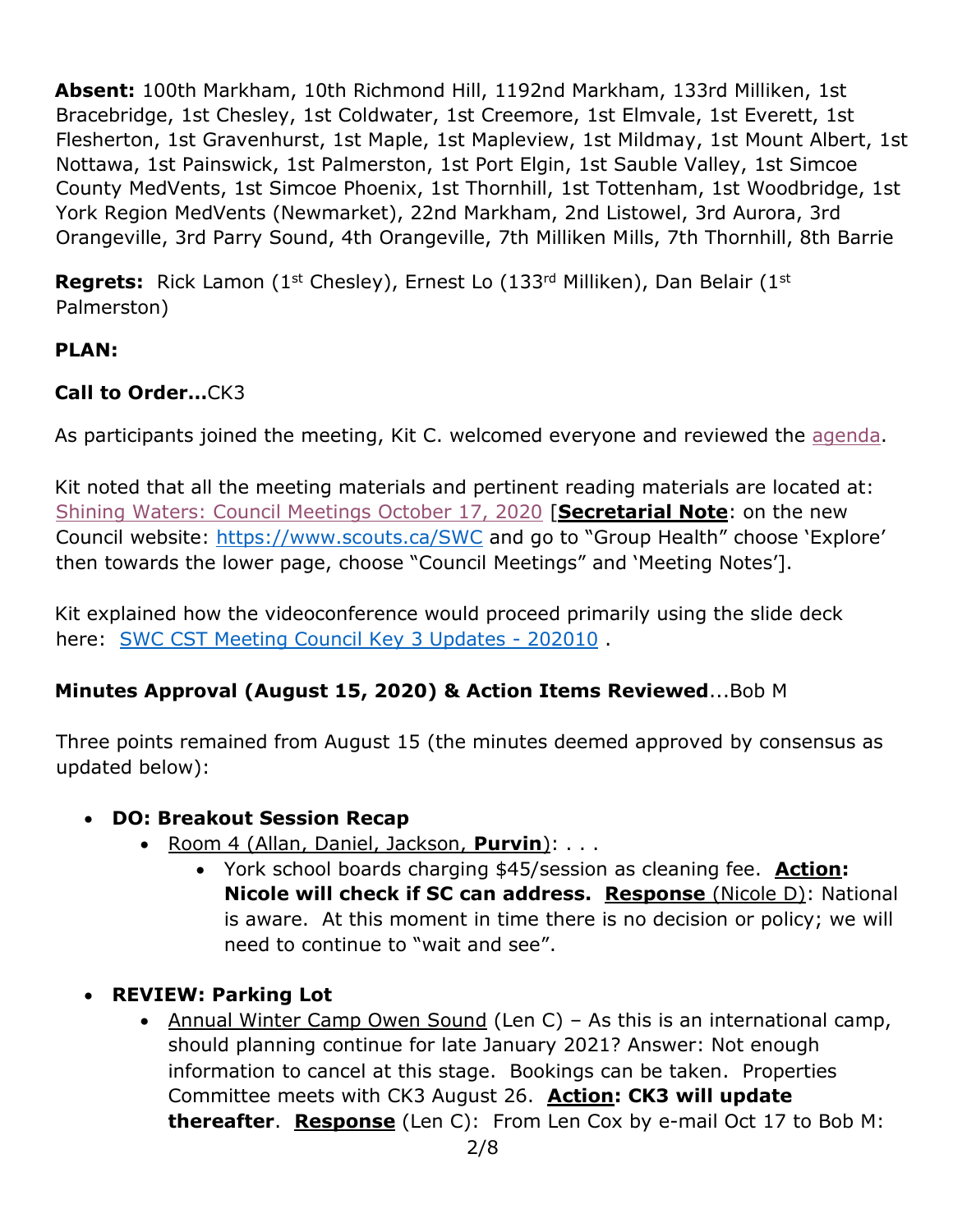"Our winter camp committee has had virtual contact and has decided it is too risky this year to try and put on the winter camp (with daily changes in restrictions etc.) we have in January this coming year." Chuck H has annotated the SWC January 2021 calendar entry as "cancelled".

- Use of SC properties (Katherine F) Wishes access to Camp Wildman as it is close proximity to her Group for outside meetings. Although previously closed, use of Camp Goodyear was also requested as it is near Orangeville. **Action: Nicole D will bring up August 26 with Properties Committee. Response** (Nicole D): The only SC camp properties currently open (for day or evening use only) are identified here (all others remain closed until further notice): [Camps: Overview](https://www.scouts.ca/about/camps/overview.html) .
- Duke of Edinburgh (Gloria L) Jason G confirmed that there is now a partnership between SC and the Duke of Edinburgh program. SC apparently is looking at subsidizing part of individual fees. It should be easier for youth to enter the program. This was announced in the "Welcome Back to Scouting" email to everyone from Scouts Canada on August 13. Scouter Logan of Chinook Council is the contact. **Action: Elwick T to update. Response** (Elwick T): Elwick added that registering for the program by Scouting youth 14-25 years including youth Scouters remains free of charge, see: Youth [Leadership: Duke of Edinburgh's International Award](https://www.scouts.ca/programs/youth-leadership/duke-of-edinburghs-international-award.html)

**General Updates...**Kit C [See Slide Presentation: **SWC CST Meeting Council Key 3** [Updates -](https://www.scouts.ca/assets/uploads/councils/shiningwaters/council_meetings/2020-10-17/SWC%20CST%20Meeting%20-%20October%2017,%202020.pdf) 202010 ]

- Current State October 2020 ... Kit C [Slides 4-6]
	- A great amount of uncertainty still exists during the pandemic
	- In "myscouts", it was noted that "not renewed" for volunteers and youth is not accurate
	- There is a great number of youth using the "free trial" in Beavers and Cubs primarily due to their relative "newness" to the Scouting programme
	- Volunteer role status was shown ("active", "pending", "not renewed") [not shown]
	- New registration dates and fees noted plus new refund policy extended to Jan 31, 2021
	- Q and A:
		- Kit's Oct 16, 1:15 PM e-mail to York region based GCs and to the Council Leadership Team addressing that region's modified State 2 status discussed – no additional Scouts Canada restrictions were added. Any questions/concerns to your local GSS/RM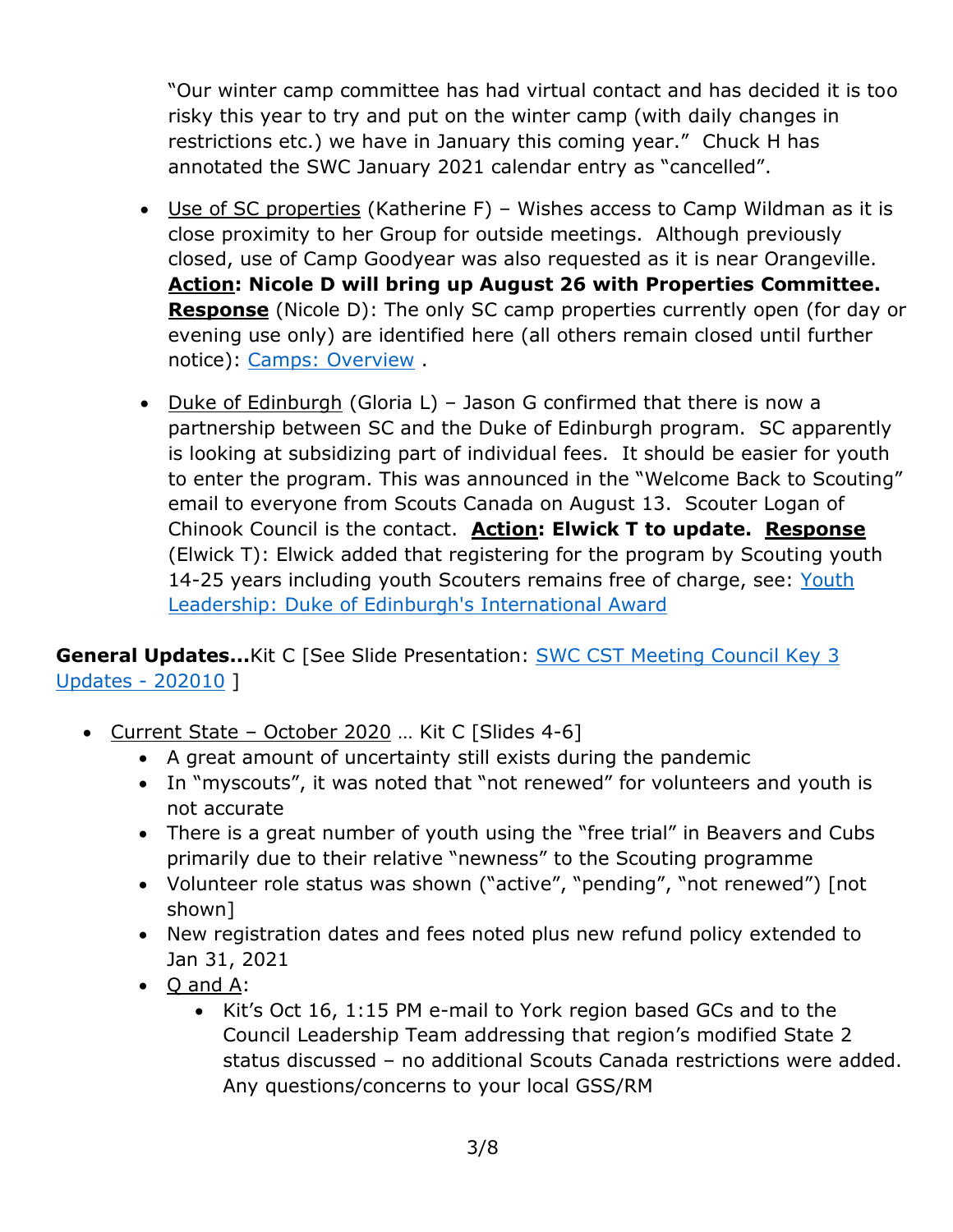- It is important to allow GCs to get comfortable in the current environment with proper precautions (distancing, masks, etc) and work with their respective GSS/RM
- Groups should ask:
	- "Are they allowed" to do the activity (according to government and Scouting direction)?
	- If yes, "do they want to do it?"
	- See Decision Guide [In-Person Activities](https://www.scouts.ca/assets/uploads/councils/shiningwaters/council_meetings/2020-10-17/Decision%20Guide%20-%20In-Person%20Activities.pdf)
- CK3 will update all GCs on any changes
- Challenges with registering:
	- If in doubt check with GSS/RM. If a change needs to be made to a youth's registration (eg, he/she has come back "early"), advise Helpdesk by e-mail to make the change – takes about a week.
	- Youth "renewed automatically"? SC stated in May that all registered youth were automatically renewed until December 31, 2020 vice August 31, 2020. Over the summer SC communicated that all youth needed to identify whether they wished to return in September 2020 or wait until January 2021. **From Nicole D: Groups/Sections must take action (now – by e-mail to the Helpdesk) to ensure their youth are "active" (ie, registered) in myscouts if they are currently participating in virtual or in-person Scouting activities to be properly covered by SC insurance.**
- Pandemic Standard: Reminder About Incident Reporting Procedure … Nicole D [Slide 7]
	- Scouter-in-charge of the Section must be informed of any Covid-related incident and must take necessary communications to the public health authority and use the SC Incident reporting Procedure.
	- Public health authority should advise whether parents, youth or other Scouters are to be advised
- Safety Moment ... Hans Uhr [See Slide Presentation Encountering Undesirable [Behaviour and COVID 19](https://www.scouts.ca/assets/uploads/councils/shiningwaters/council_meetings/2020-10-17/SWC%20Safety%20Moment%20-%20October%2017,%202020.pdf) ]
	- If you need any specific information about safety beyond what is provided or any safety requirements you may have (especially if you wish them addressed at meetings), contact Hans: [uhr.hans@gmail.com](mailto:uhr.hans@gmail.com)
	- See latest safety information here: <https://www.scouts.ca/safety/overview.html> and latest on Covid: <https://www.scouts.ca/news-and-events/overview.html>
	- Outlined the current stressors amongst families including a report about rude comments made at a recent section meeting and how best to deal with a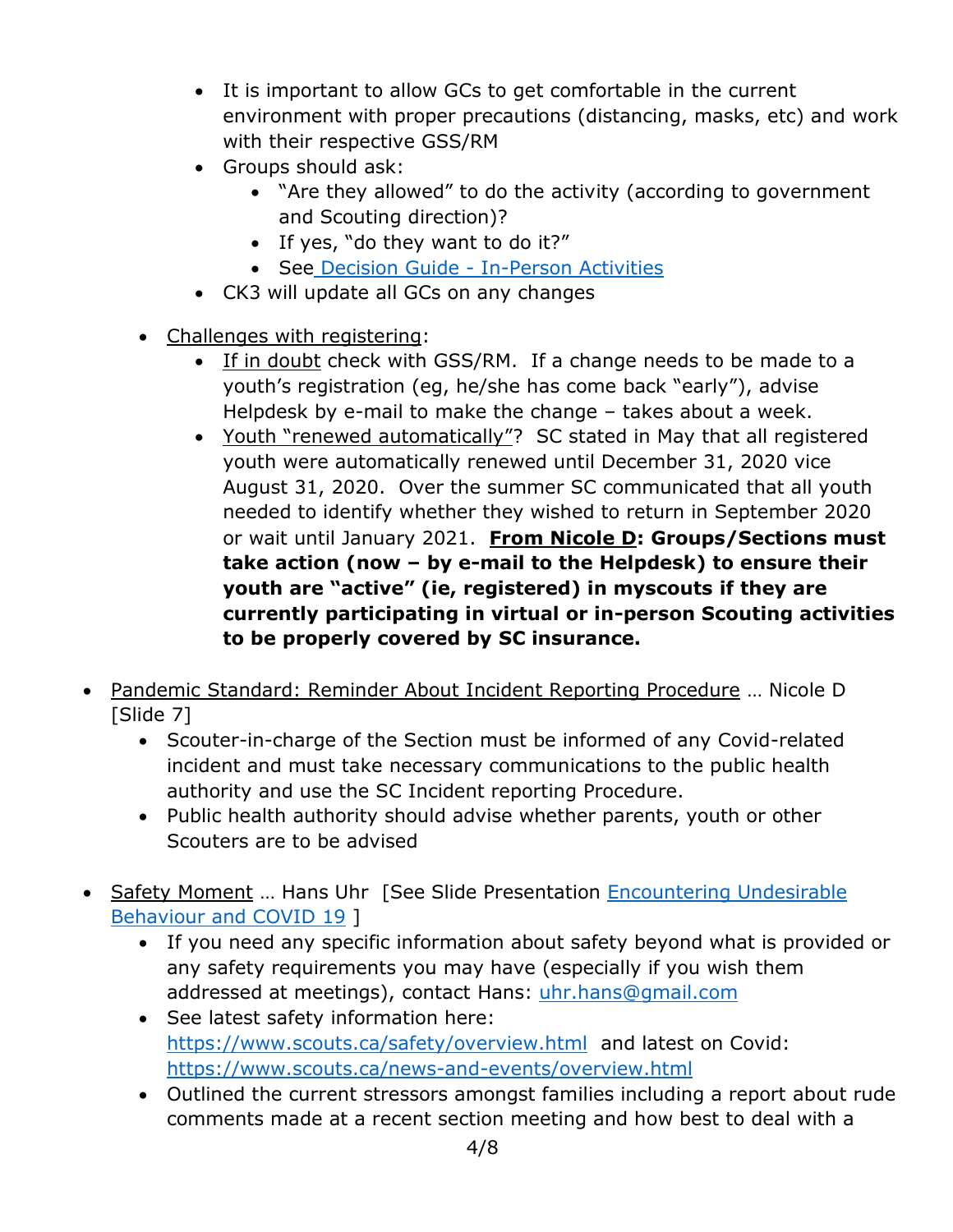situation primarily by disengaging. Documentation about tips on how to deal with similar situations is available from Hans

• [Program](https://www.scouts.ca/assets/uploads/councils/shiningwaters/council_meetings/2020-10-17/SWC%20CST%20Meeting%20-%20Program%20Updates%20Oct%2017,%202020.pdf) Support Update ... Consuela St. John [See Slide Presentation Program Update – [PAB portal, Knowvember and more](https://www.scouts.ca/assets/uploads/councils/shiningwaters/council_meetings/2020-10-17/SWC%20CST%20Meeting%20-%20Program%20Updates%20Oct%2017,%202020.pdf) ]

## **PLEASE PASS TO YOUR SECTIONS . . .**

- Personal Achievement Badge portal (Slide 2). Recommended for everyone including Scouters and parents. See: [Canadian Path: Personal Achievement](https://www.scouts.ca/programs/canadian-path/personal-achievement-badges/)  **[Badges](https://www.scouts.ca/programs/canadian-path/personal-achievement-badges/)**
- . "Scouts for Sustainability" and "Sustainable Development Goals" (Slide 3). SC will provide new resources to allow youth and Scouters to feel confident implementing the Sustainable Development Goals (SDGs) initiative as part of their program. Existing resources, such as Trail Cards, will be updated to incorporate the SDGs. In 2021, members can also expect increasing content on the [Scouts](https://www.scouts.ca/programs/scouts-for-sustainability/overview.html) for Sustainability webpage, as well as SDG kits. See: Scouts [for Sustainability: Overview](https://www.scouts.ca/programs/scouts-for-sustainability/overview.html)
- "Virtual Resources" (Slide 4). A number of virtual resources ae available.
- "Great Canadian Adventures" (Slide 5). New adventures based on updated Trail Cards should be available January 2021.
- Knowvember ScoutCon November 2020 (Slide 6). Ten sessions will be available online through webinairs, etc. Registration required through the David Huestis Learning Centre. Details coming soon.
- Program Support Team Membership (Slide 7). Interested? Contact Consuela: [consuela.stjohn@scouts.ca](mailto:consuela.stjohn@scouts.ca) .
- Breakout Session (60 minutes) led by Relationship Manager (GSS/SRM) ... Kit C
	- Possible topics:
		- Morale & Engagement (M&E): What are some strategies for engaging Scouters right now, especially those who are not planning to return until January?
		- Outdoor program: What has been working, what hasn't? Sharing and discussion.
		- Virtual meetings: best practices, where to find resources.
		- How can we be more inclusive?
		- Any other topics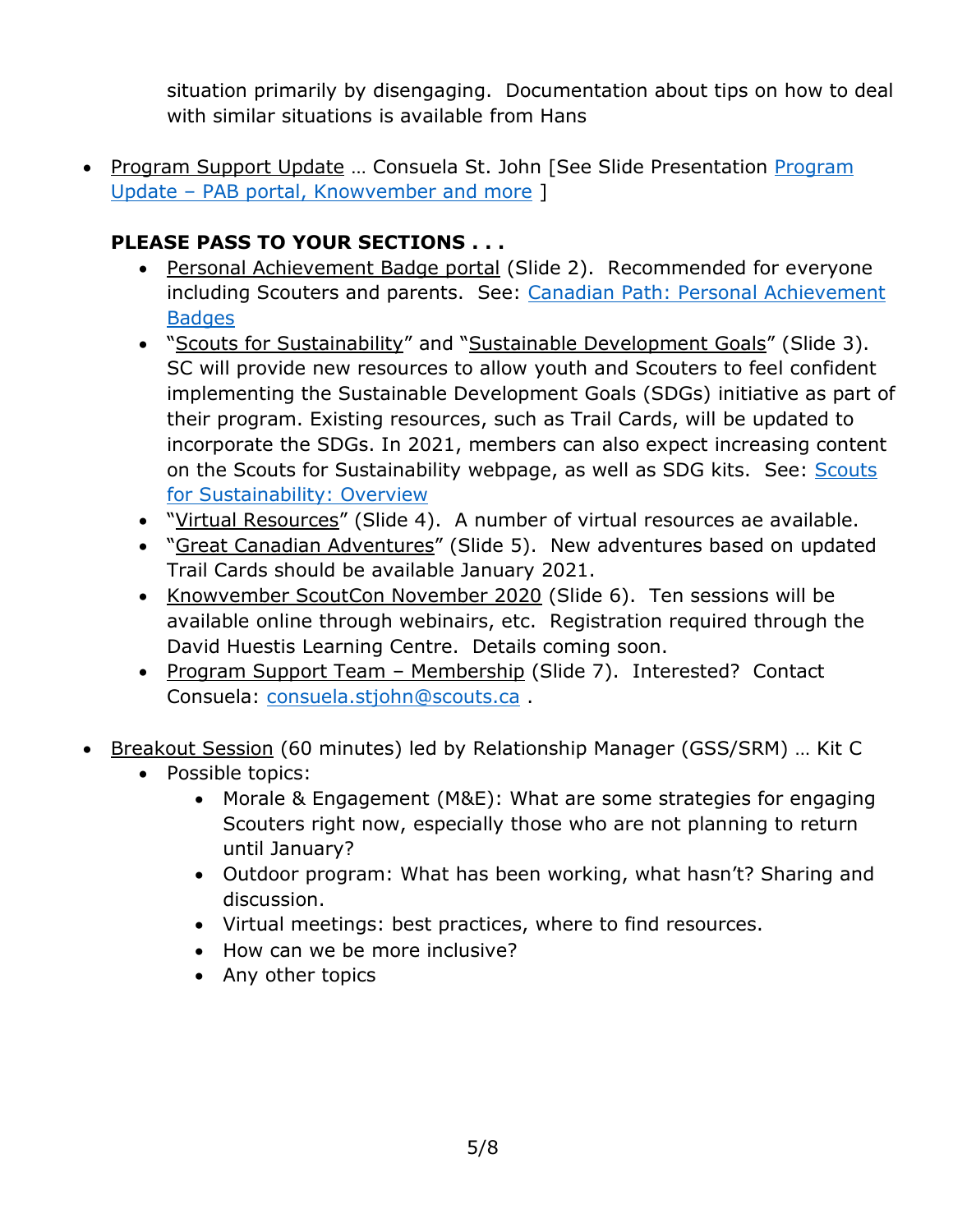#### **DO:**

#### **Breakout Session Recap…**Kit C

- Vic M & Team:
	- M&E: There a number of Groups with sections doing either virtual and/or inperson meetings
	- Outdoors: Some would like to use backyards as a way ahead but need clarity on liability. Discussion ensued as to what insurance is required. Owners need to contact their personal insurers. Some have encountered requirement to buy \$5M insurance liability to use a backyard while other policy holders find their insurance forbid it. **Action (Nicole D): An update will be issued specifically what SC requires.**
	- Virtual: Many good ideas discussed despite challenges in using online platforms. One Troop using virtual meetings to plan camps. Challenges of how to present awards discussed.
	- Inclusivity: NOLB given the economic downturn, many families were not fully aware of NOLB as it merely a button on the myscouts during registration. Les S proposed SC include a notification to parents before moving to the registration form so parents understand better whether they are eligible. **Action (Nicole D): To be investigated and an update posted on the Council website.**

Note: Remainder of Breakout Room spokespersons limited themselves to anything different discussed . . .

- Daisy G & Team:
	- M&E: Many Scouters waiting until January to become active. GCs are respecting this decision and not pushing anyone to do more than they can manage, keeping all their Scouters informed of developments including those inactive.
	- Outdoors: There are a few Groups; some Scouters are uncomfortable with inperson meetings
	- Inclusivity: Would SC consider extending registration in certain high risk Covid areas instead of paying \$230 for no programme? CK3 indicated "no" (for now, but everyone understands the issue). Kit reminded everyone to provide feedback anytime to the CK3 [\(kit.cheng@scouts.ca,](mailto:kit.cheng@scouts.ca) [nicole.donadio@scouts.ca](mailto:nicole.donadio@scouts.ca) or [jason.gingrich@scouts.ca](mailto:jason.gingrich@scouts.ca) )
	- Annual Group/Financial Reports (due November 30): Nothing has been recently advertised to remind everyone. **Action (Nicole D): Will issue a reminder to all Groups**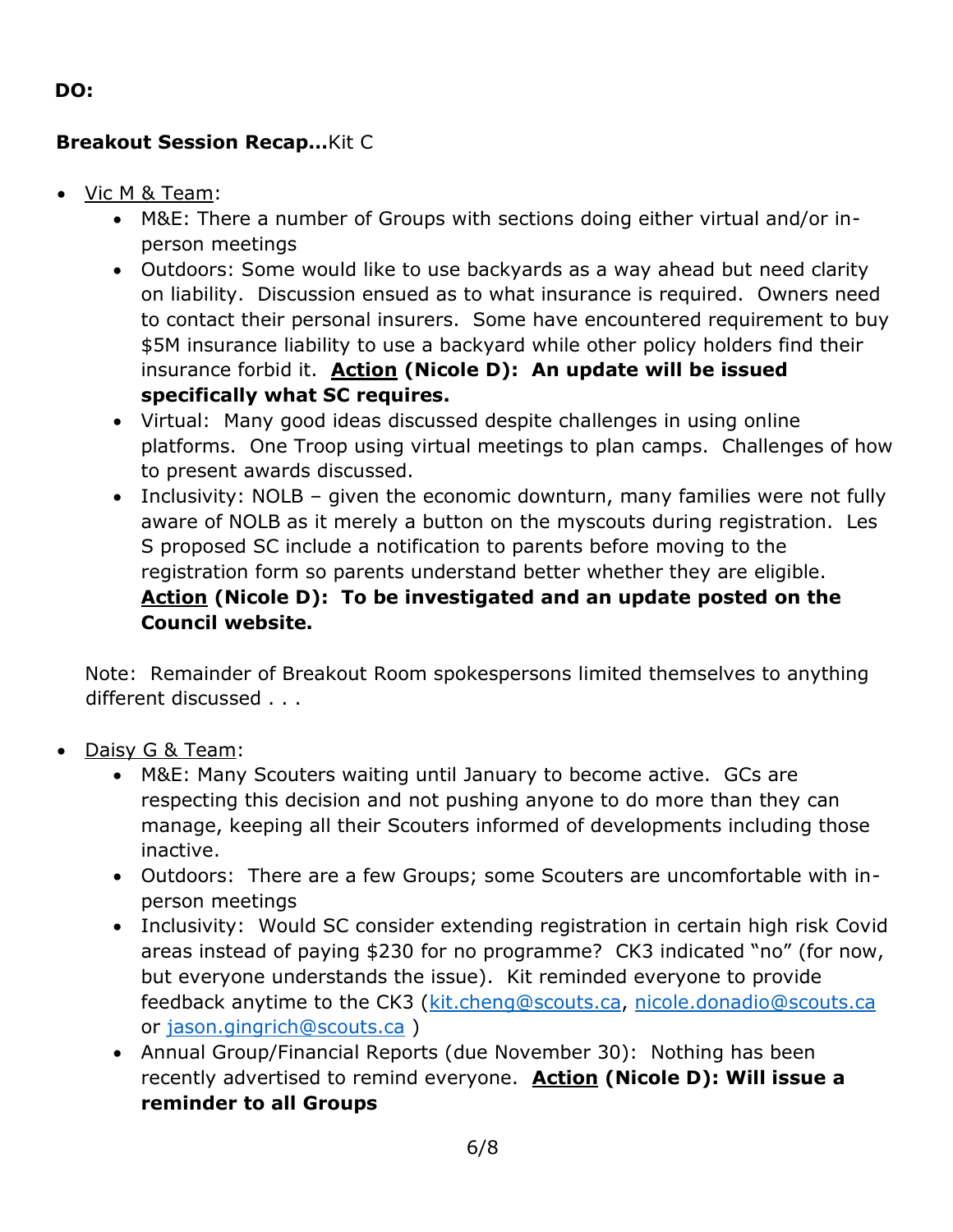- Daisy will be providing some IT feedback
- Greg P and Team:
	- M&E: Groups reported that Scouters' level of comfort in programming crossed the full spectrum. Are Group charter stickers still issued? Some Groups are asking. **Action (Nicole D): Will confirm to all Groups**
	- Inclusivity: Reminder to all about JOTI-JOTA weekend Oct 17-18 a good way to challenge young minds and learn about other the similarities and differences around the world during the Covid pandemic. Jason G reinforced this idea beyond just JOTI-JOTA; with online capabilities, youth can reach out (and share) around the world for ideas and resources; many youth are "in the same boat" so good for mental health; developing ideas for fundraising (such as through gift cards), food drives, shoreline clean-up and developing ideas to commemorate Remembrance Day (see [Veterans Affairs Canada: Veterans'](https://www.veterans.gc.ca/eng/remembrance/get-involved/veterans-week)  [Week](https://www.veterans.gc.ca/eng/remembrance/get-involved/veterans-week) )
- Kristy C and Team:
	- M&E: Many Scouters and parents find themselves uncertain territory. Many are using online resources to achieve some form of programme. Many Groups are scaling back from potential in-person activities to virtual ones. There is a sense of overwhelming Scouting information being issued/passed from all levels which is essentially "turning off" both Scouters and parents.
	- Kit reminded everyone of the "Raising Resilient Children Webinar" Sunday, October 18 for Scouters and parents

# **REVIEW**

# **Parking Lot…**CK3

- Council Website (Kit C) Everyone is encouraged to promote the new website for all the latest Council information:<https://www.scouts.ca/SWC> . Kit also noted under "Our Thanks" on the main page of the Council site choosing 'Celebrate', takes you to [Recognition: Overview \(Spotlight on our Heroes\)](https://www.scouts.ca/councils/central/shining-waters/recognition/overview.html) and [Top Section Awards \(Celebrate](https://www.scouts.ca/councils/central/shining-waters/recognition/top-section-awards.html)  [Achievements\).](https://www.scouts.ca/councils/central/shining-waters/recognition/top-section-awards.html) Groups may add the names of those who achieved Top Section Awards anytime by entering it on the youth's myscouts file which would automatically update the list at the link. Same for volunteers under [Outstanding Services](https://www.scouts.ca/councils/central/shining-waters/recognition/overview.html)  [\(Celebrate Volunteerism\).](https://www.scouts.ca/councils/central/shining-waters/recognition/overview.html)
- Council Facebook Discussion Group (Kit C) Everyone is encouraged to use the Council Facebook page as a platform for discussion. It is a private discussion group so, those wishing to use it must go to the page and apply for admission: <https://www.facebook.com/groups/shiningwaters>